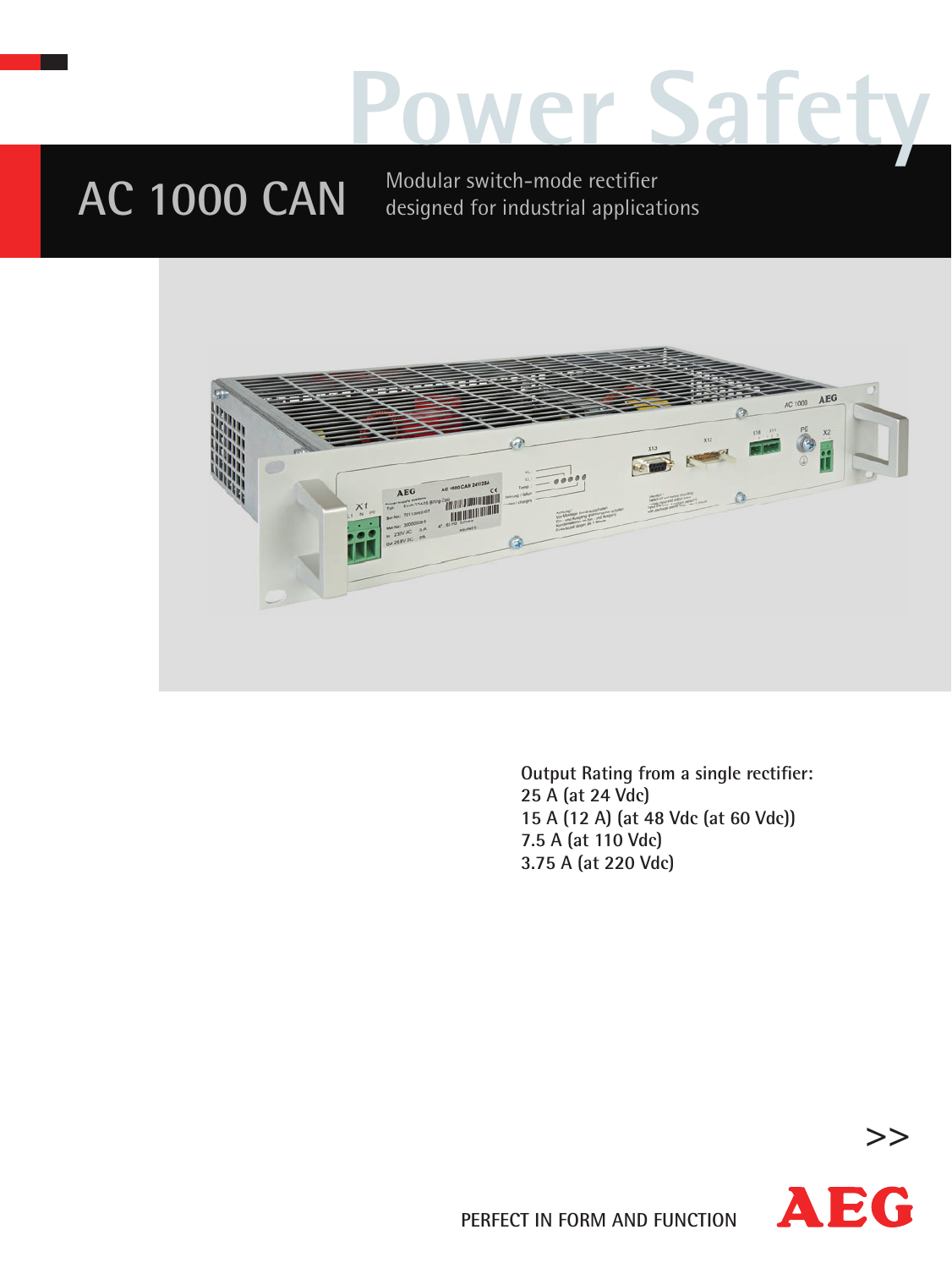# **Power Safety**

### **AC 1000 CAN**

#### **Applications**

For all industrial applications. Provides secured DC power in combination with a parallel battery, for supply of all types of DC consumers including constant voltage and current sources such as Central Control Rooms in Nuclear and Non-Nuclear Power Plants as well as on-board power supplies for rail vehicles and ships.

#### **Communication**

The unit offers full functionality in stand-alone mode but can additionally be controlled and monitored via the digital CAN-BUS which is immune to interference. This can be achieved by using our PSC 100 control unit (option). Together with this controller complex DC systems can be built up on a low cost basis. In addition to the SMR power cabling only simple BUS wiring between the SMR's and the PSC 100 is required to complete the DC system.

#### **Easy operation**

The connections can easily accessed from the front panel.

### **Key features**

- **Compact 19" design**
- **n +1 parallel redundant systems can be provided due to the compact design as a 19" plug-in module with 2 height units**
- **Low inrush current**
- **Resistant to sustained short circuit**
- **Automatic current de-rating at input voltages from 172 Vac to 90 Vac**
- **Configurable version 48 Vdc/60 Vdc**
- **Communication capable (CAN-BUS)**
- **Operation with PSC 100 control unit:**
	- **Active current sharing**
	- **4 charge characteristics**
	- **Temperature compensated battery charging**
- **Advanced microprocessor technology**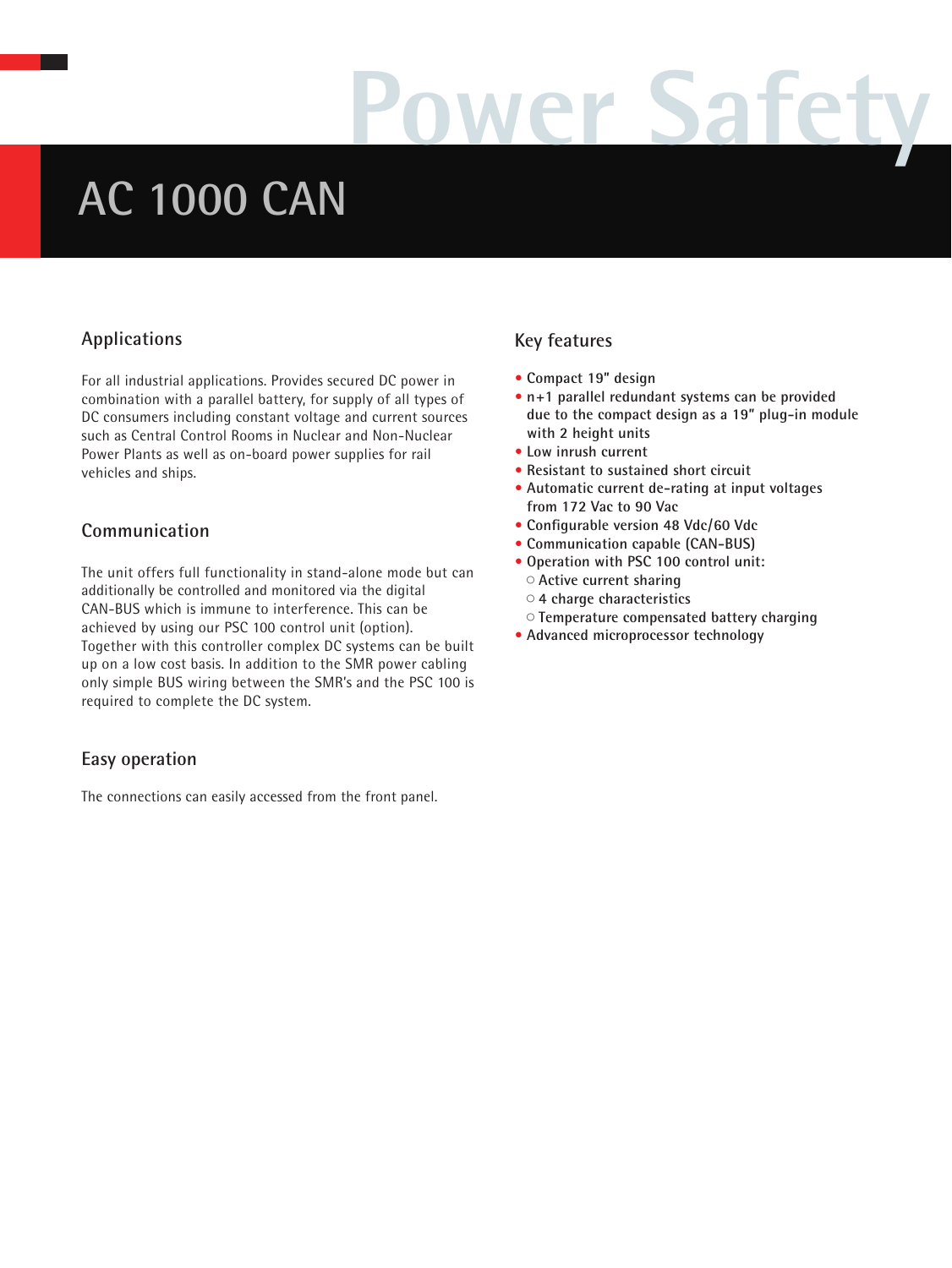| TYPE AC 1000 CAN                             | 24 V/25 A<br>48 V/15 A (60 V/12 A)                                                                                                           |                                                                       | 110 V/7.5 A                       | 220 V/3.75 A                       |  |  |
|----------------------------------------------|----------------------------------------------------------------------------------------------------------------------------------------------|-----------------------------------------------------------------------|-----------------------------------|------------------------------------|--|--|
|                                              | E230 G 24/25<br><b>BWrg-Cpü</b>                                                                                                              | E230 G 48(60)/15(12)<br>BWrg-Cpü*                                     | E230 G 110/7.5<br><b>BWrg-Cpü</b> | E230 G 220/3.75<br><b>BWrg-Cpü</b> |  |  |
|                                              |                                                                                                                                              | *below values are valid for                                           |                                   |                                    |  |  |
|                                              |                                                                                                                                              | 48 Vdc (60 V on request)                                              |                                   |                                    |  |  |
| Part number                                  | 3 000 000 612                                                                                                                                | 3 000 000 613                                                         | 3 000 000 614                     | 3 000 000 615                      |  |  |
| <b>INPUT</b>                                 |                                                                                                                                              |                                                                       |                                   |                                    |  |  |
| Nominal input voltage                        | 230 Vac - 25 %, + 15 %,                                                                                                                      |                                                                       |                                   |                                    |  |  |
|                                              | $<$ 172 Vac to $>$ 90 Vac with de-rating                                                                                                     |                                                                       |                                   |                                    |  |  |
| Frequency                                    | $47-63$ Hz                                                                                                                                   |                                                                       |                                   |                                    |  |  |
| Current consumption                          |                                                                                                                                              | 4.8 Aac<br>3.6 Aac<br>4.3 Aac<br>4.8 Aac                              |                                   |                                    |  |  |
| Inrush current                               | $\leq$ Nominal input current                                                                                                                 |                                                                       |                                   |                                    |  |  |
| Required mains fuses                         | gL 10 A or circuit breaker C-characteristic                                                                                                  |                                                                       |                                   |                                    |  |  |
| <b>OUTPUT</b>                                |                                                                                                                                              |                                                                       |                                   |                                    |  |  |
| Output voltage                               | 26.8 Vdc ± 1 %                                                                                                                               | 53.5 Vdc $\pm$ 1 %                                                    | 122.6 Vdc $\pm$ 1 %               | 245.3 Vdc $\pm$ 1 %                |  |  |
| Setting range                                | 20  35.6 Vdc                                                                                                                                 | 40  70.3 Vdc                                                          | 92  152.8 Vdc                     | 184  304 Vdc                       |  |  |
| Output current                               | 25 Adc $\pm$ 2 %                                                                                                                             | 15 Adc ± 2 %                                                          | 7.5 Adc $\pm$ 2 %                 | 3.75 Adc $\pm$ 2 %                 |  |  |
| Setting range                                | 1.25  25 Adc                                                                                                                                 | 0.75  15 Adc                                                          | 0.4  7.5 Adc                      | 0.2  3.75 Adc                      |  |  |
| Voltage ripple                               | $< 54$ mVpp<br>$<$ 108 mVpp<br>$\leq$ 250 mVpp<br>$\leq 500$ mVpp                                                                            |                                                                       |                                   |                                    |  |  |
|                                              |                                                                                                                                              | < 2 mV in acc. to CCITT                                               |                                   |                                    |  |  |
| Number of battery cells                      |                                                                                                                                              |                                                                       |                                   |                                    |  |  |
| lead acid                                    | 1113                                                                                                                                         | 2325                                                                  | $52 - 56$                         | 104  112                           |  |  |
| (nickel cadmium on request)                  | 1920<br>38  42<br>86  90<br>172  180                                                                                                         |                                                                       |                                   |                                    |  |  |
| Power factor                                 | 87 %                                                                                                                                         | 0.99<br>88 %                                                          | 89 %                              | 90 %                               |  |  |
| Efficiency                                   |                                                                                                                                              |                                                                       |                                   |                                    |  |  |
| Dynamic behaviour                            |                                                                                                                                              | $\leq$ 5% for sudden changes in load between 10% - 90% - 10% of rated |                                   |                                    |  |  |
| Short circuit response                       | output current (correction rate $t < 1$ ms)                                                                                                  |                                                                       |                                   |                                    |  |  |
| Parallel operation/Load sharing              | Resistant to sustained short circuit                                                                                                         |                                                                       |                                   |                                    |  |  |
| Characteristic line                          | Max. 31 units, load sharing approx. 5 %<br>IU-characteristic to DIN 41772/DIN 41773                                                          |                                                                       |                                   |                                    |  |  |
| MONITORING AND INDICATION                    |                                                                                                                                              |                                                                       |                                   |                                    |  |  |
|                                              |                                                                                                                                              |                                                                       |                                   |                                    |  |  |
| Mains monitoring                             | Under-voltage/over-voltage with switch off, self-acknowledging                                                                               |                                                                       |                                   |                                    |  |  |
| Response value/Setting range                 | OFF/ON $\leq$ 85/ $\geq$ 90 Vac/OFF $\leq$ 85 V to $\leq$ 225 Vac<br>OFF/ON ≤ 270/≥ 265 Vac/OFF ≤ 241.4 V to ≤ 270 Vac                       |                                                                       |                                   |                                    |  |  |
| Output monitoring                            |                                                                                                                                              | Heat sink temp. with current de-rating and switch-off                 |                                   |                                    |  |  |
| DC under voltage                             |                                                                                                                                              |                                                                       |                                   |                                    |  |  |
| OFF/ON                                       | 24/25 Vdc                                                                                                                                    | 48/50 Vdc                                                             | 110/115 Vdc                       | 220/230 Vdc                        |  |  |
| Setting range                                | 20  28 Vdc                                                                                                                                   | 40  56 Vdc                                                            | 90  126 Vdc                       | 180  252 Vdc                       |  |  |
| DC over voltage                              |                                                                                                                                              |                                                                       |                                   |                                    |  |  |
| OFF/ON                                       | 28/27.2 Vdc                                                                                                                                  | 56/54.4 Vdc                                                           | 130/125 Vdc                       | 260/250 Vdc                        |  |  |
| Setting range                                | 25  36 Vdc                                                                                                                                   | 50  72 Vdc                                                            | 115  155 Vdc                      | 230  310 Vdc                       |  |  |
| Monitoring and indication                    | Charge: LED green; Failure: LED red; Uout>: LED red; Uout<: LED red;<br>t : LED red; potential free change over contact with delay (10 sec.) |                                                                       |                                   |                                    |  |  |
| <b>MECHANICAL</b>                            |                                                                                                                                              |                                                                       |                                   |                                    |  |  |
| Design                                       | 19"-plug-in module for installation in sub-frame to DIN 41494                                                                                |                                                                       |                                   |                                    |  |  |
| <b>Ingress Protection</b>                    | <b>IP 20</b>                                                                                                                                 |                                                                       |                                   |                                    |  |  |
| Mechanical strength and vibration resistance | To EN 50178 section 9.4.3.2                                                                                                                  |                                                                       |                                   |                                    |  |  |
| Equipment colour                             | RAL 7035 (front panel)                                                                                                                       |                                                                       |                                   |                                    |  |  |
| Dimensions $W \times H \times D$ (mm)        |                                                                                                                                              | 483 x 88 x 220 (19" x 2 HU)                                           |                                   |                                    |  |  |
| Weight (kg)                                  | approx. 8 kg                                                                                                                                 |                                                                       |                                   |                                    |  |  |
| Mains connection X1/DC-Output X2             | Screw clamp $0.5$ -10 mm <sup>2</sup> (fixed), $0.5$ -6 mm <sup>2</sup> (flexible) AWG 20-7                                                  |                                                                       |                                   |                                    |  |  |

#### Signal interface X11 CombiCon type MSTB 2,5/3-STF-5.08 3-pole 0.5-2.5 mm<sup>2</sup> AWG 22-12

| Threaded bolt M4       |
|------------------------|
| 16-pole clip connector |

Earth bolt terminal CAN-BUS interface X12